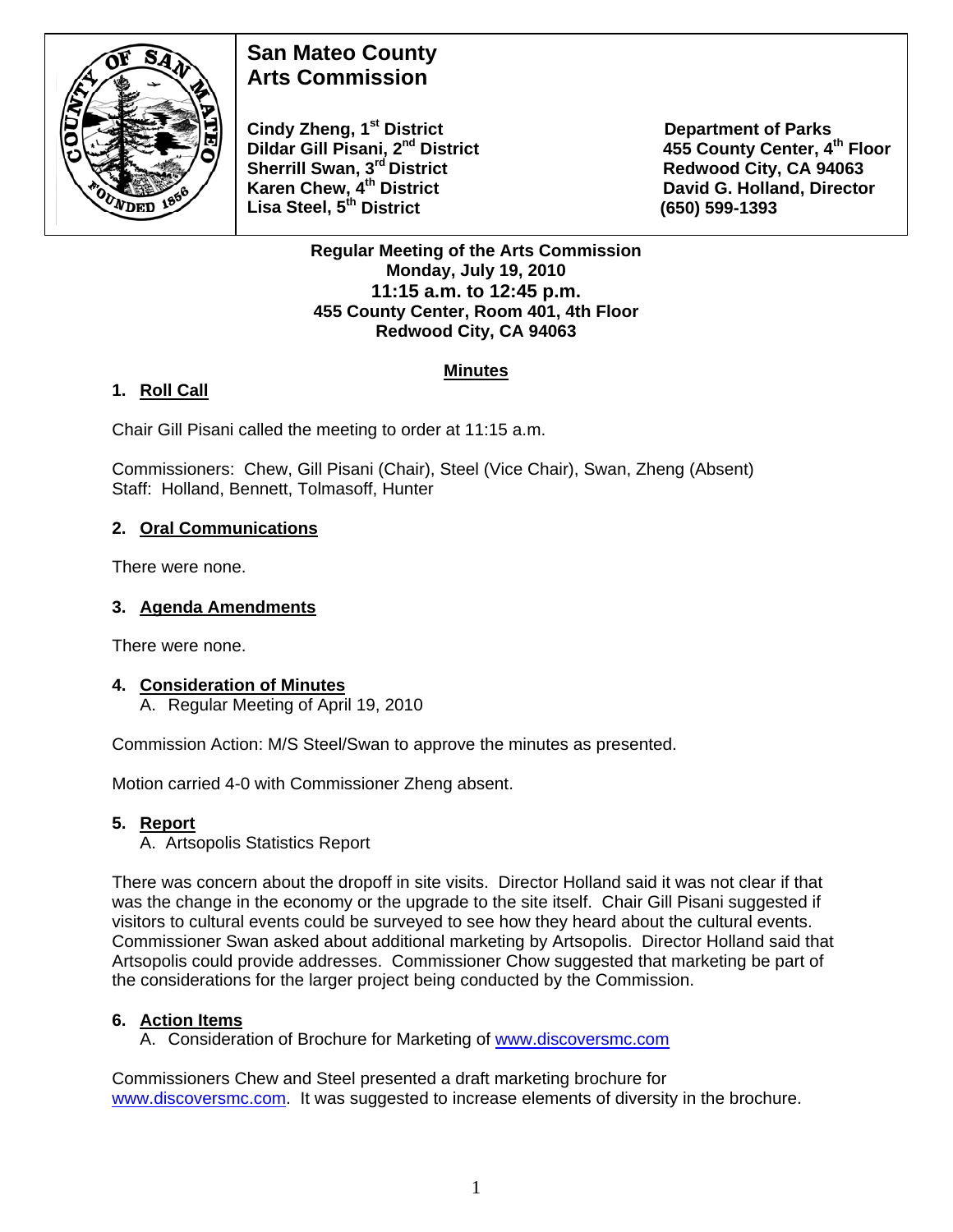Commission Steel asked if staff could get costs for printing. Director Holland said staff could do that. Commissioner Swan said she would like to see [www.discoversmc.com](http://www.discoversmc.com/) in larger, bolder font. The general consensus was to move forward with the proposed brochure and get printing costs.

B. Consideration of Gallery Curation

Commissioner Chew said she had developed some guidelines for showing in the Community and Caldwell Galleries. She said the galleries are booked out for the rest of this year and most of next year except for May/June and November/December 2011. She said artists' organizations were strongly encouraged to visit the sites and get the sense of the available space. Ms. Bennett reported that an artist from Sequoia Art Group, the organization currently showing in the galleries, had sold a painting to a County Manager employee.

Commissioner Steel said that Commissioner Chew and she were recommending the hire of a part-time curator. It was noted that the expense for that would be much less than the \$20,500 paid previously to Peninsula Arts Council for curation. Commissioner Chew said the artists would hang their shows but the curator would be the administrative and contact person for shows. Commissioner Steel noted that they had started a job description. Director Holland said staff could work on the job description. There was discussion about how to advertise for the position.

It was noted that the August meeting would need to be rescheduled.

Commission Action: M/S Gill Pisani/Steel to move forward with hiring a gallery coordinator and authorizing the Parks Director to develop the job description and advertise it on Artsopolis, County's website and perhaps Craig's List.

Motion carried 4-0 with Commissioner Zheng absent.

- **7. Subcommittees** (Arts Education, Budget, Curation, Marketing, Networking and Support, Policy)
	- A. Reports

Arts Education: Commissioner Swan said the Commission had offered to provide up to \$1,000 funding for the Filoli Student Arts Show coordinator if the position was fully funded otherwise. She said she had not heard anything and it appeared the coordinator was volunteering her time. She said a flyer about the event had been distributed with sponsors shown. She asked if the Commission would want to make a direct donation in a smaller amount and have the Commission shown as one of the sponsors.

Commission Action: M/S Swan/Chew to provide a maximum \$200 for the Filoli Student Arts Show and to list the Commission as one of the sponsors on any publicity.

Motion carried 4-0 with Commissioner Zheng absent.

Budget: Director Holland said the Commission received a \$10,000 Technical Assistance grant from the California Arts Council with the condition to provide additional survey information about how the County is supported and supporting culturally. He said the funds could be used to enhance the survey planned in the Commission's planning project.